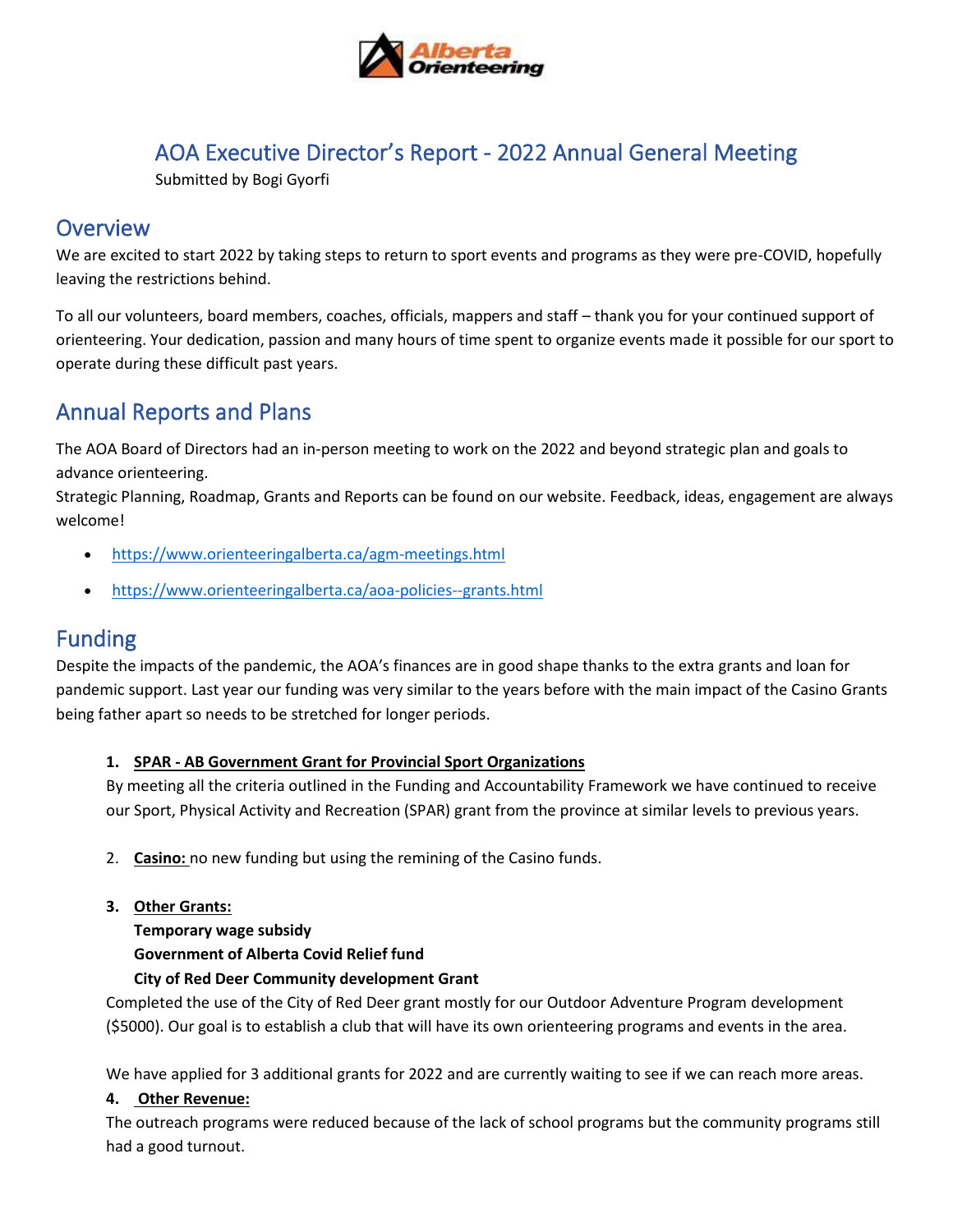

## 2021 Activities in Review

#### **Detailed report by projects and portfolios can be found in the [2021 Roadmap](https://www.orienteeringalberta.ca/uploads/1/0/2/2/102233682/roadmap_report_2021.pdf) Report on our website.**

We had to modify some of our plans for the past year to work with the Covid measures and guidelines. Most of the activities were planned locally and had a comprehensive Covid-19 mitigation plans in place.

Most of the spring programs had some distractions due to lock downs, but the summer events were popular and successful. During the fall, youth & school programs as well some club activities were able to restart with operations and with a satisfying participation number.

#### **Highlights:**

- Thanks to our Club's organizers for many activities continued during lockdown in the form of online programs and individual-based GPS orienteering.
- In-person events and kid's programs, and outreach programs, were still able to do programming during the spring, summer and fall with additional covid guidelines and reduced numbers.
- "Try it!" sessions were very successful (270 new participants) and resulted in some new members engagements.
- Two coaching courses were helped with online components and in person (14 coaches trained).
- School programs were limited: only 4 outreach school programs were completed also summer camp partnership with Cochrane and Airdrie and Hela Venture was very successful.
- Mapping projects were less active but still ongoing. Thank you for Teresa W. for helping with the outreach mapping and Don B. to complete the Barrier Lake mapping project. EOOC new map near Bruderheim had to be postponed but hoping to complete it this year. Thank you for Don Riddle for the updates to the Beaver Lake map for the Alberta Championships.
- Officials' certification was moved online, huge thanks for Marion O who volunteered to administer and give guidance to the new officials.
- AOA Board completed the policy reviews to meet Alberta Government requirements for implementing policies. Safe Sport framework and other policies were all updated. Safe Sport framework can be found here: <https://www.orienteeringalberta.ca/safe-sport-framework.html>
- Collaboration project to share information and resources and support the orienteering community remains a high priority for AOA. We were involved with the OC's National Team Selection Policy workgroup, the New Members Engagement Committee and Teachers Resources planning workgroup.
- We are busy supporting the CROF 2022 events and we are excited to finally make it happen.
- Very proud of the continuous support of the new Saskatchewan Orienteering Association. Thank you for the EOOC volunteers for holding the Alberta Champs!
- The major accomplishment this year was the **Alberta Orienteering Championships held on the Beaver Lake map near Caroline, AB**. This was designated as a Canada Cup event with the purpose of training officials for upgrading their qualifications for future major events.